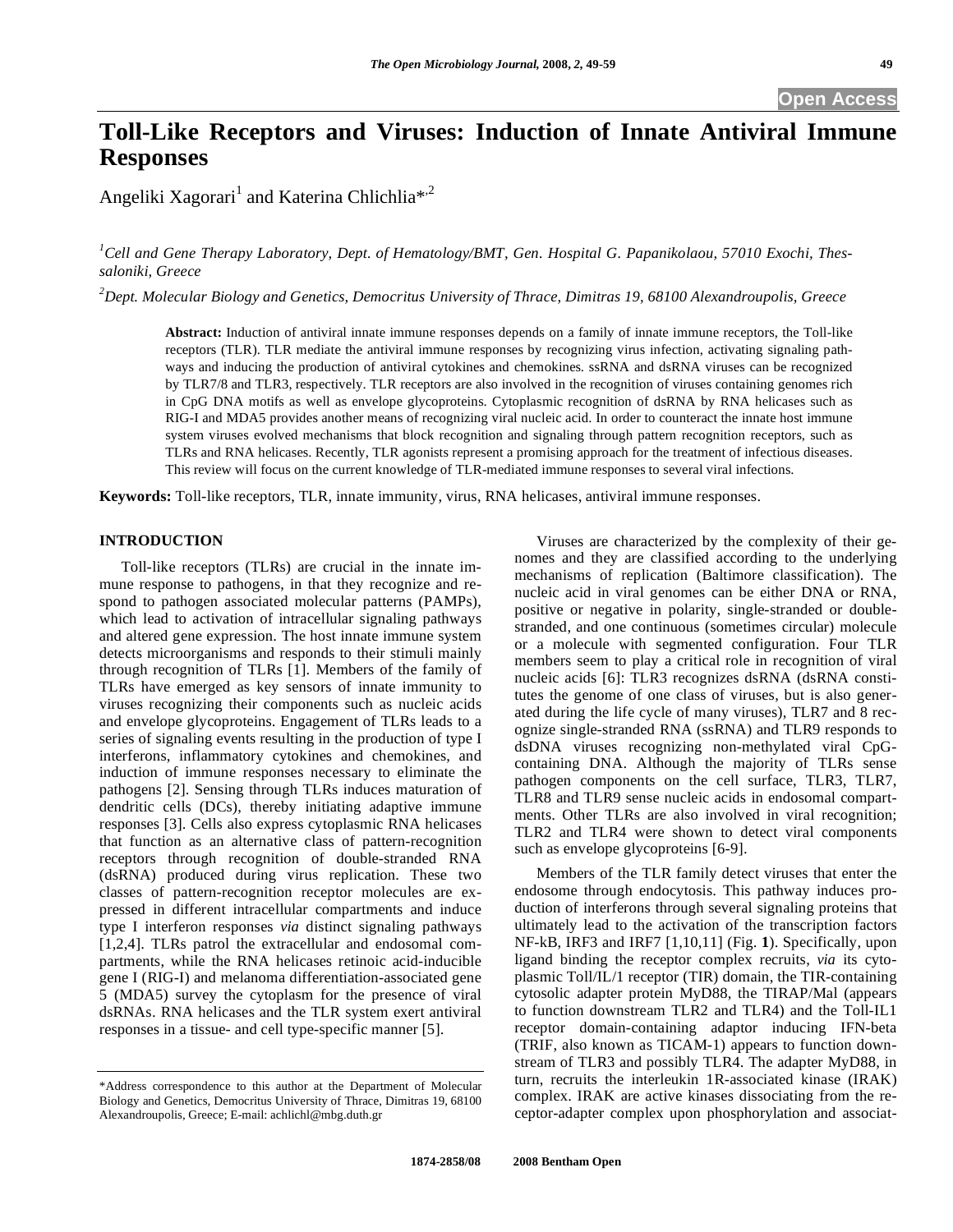ing with TNF receptor-associated factor 6 (TRAF6). TRAF6 then activates at least two distinct signaling pathways leading to the activation of  $NF$ - $\kappa$ B and mitogen activated protein kinases (MAPKs), the extracellular signal-regulated kinase (ERK), p38 and the c-Jun N-terminal kinase (JNK) [12]. TRIF appears to be responsible for the induction of IFNalpha and IFN-beta gene expression by TLR3 and TLR4 through a MyD88-independent pathway. Two kinases, TBK1 and IKKE, were shown to function downstream of TRIF and upstream of IRF3 (interferon regulatory factor 3), a transcription factor responsible for the induction of IFN genes (Fig. **1**).

 Cytoplasmic recognition of dsRNA by RNA helicases such as RIG-I and MDA5 provides another means of recognizing viral nucleic acid [4]. Signaling events downstream of RIG helicases reveal the presence of an adaptor molecule that contains a caspase recruitment domain (CARD). RIG-I activates  $NF-\kappa B$  and IRFs through the recently identified adaptor protein MAVS/VISA/Cardif/IPS-1 that resides in the mitochondrial membrane [13]. This adaptor molecule is the sole adaptor in both RIG-I and MDA-5 signaling able to mediate effective responses against a variety of RNA viruses [14].

 Type I interferons, IFN-alpha and IFN-beta, are potent antiviral cytokines and modulators of the adaptive immune system. They are induced upon viral infection or by dsRNA and lead to the production of a broad range of antiviral proteins and cytokines. Viruses, in turn, have evolved multiple strategies to counteract the interferon system which would otherwise stop virus growth early in infection [15]. Despite the fact that activation *via* TLR molecules can lead to antiviral innate immune responses, in some cases viruses use these responses to ameliorate infection [16] and to counteract/escape the host immune system [17-19].

#### **VIRUSES AND TLRs**

#### **Viruses with dsRNA and TLR-3**

 Toll-like receptor 3 (TLR3) recognizes dsRNA, a universal viral molecular pattern, and thus, is involved in antiviral host immune responses [20]. A synthetic ligand, poly(I:C), can also mediate responses through TLR3. TLR3 has been identified to respond to dsRNA by specifically recognizing purified genomic dsRNA from Lang reovirus and poly(I:C) [20], resulting in the induction of IFN-beta, IL-12, IL-6 and TNF-alpha. However, studies with TLR3-deficient mice provide evidence suggesting that TLR3 does not play a critical role in the host antiviral immune responses to reovirus (dsRNA virus) because susceptibility to infection and generation of T cell immune responses to this virus were equivalent in TLR-deficient and –sufficient mice [20,21].

 The role of TLR3 was also investigated in rhinoviral infections [22]. Rhinoviruses are the major cause of the com-



**Fig. (1).** TLR signal transduction pathway. TLR2 can form a homodimer or a heterodimer with TLR1 and TLR6. TLR3, TLR7, TLR8 and TLR9 localize in endosomal compartments. LPS activates TLR4. Each TLR mediates distinctive responses in association with TIR domaincontaining adapters (MyD88, TIRAP/MAL, TRIF and TRAM). IRAK and TRAF6 activate NF-KB and induce inflammatory cytokine secretion activating the IFN pathway.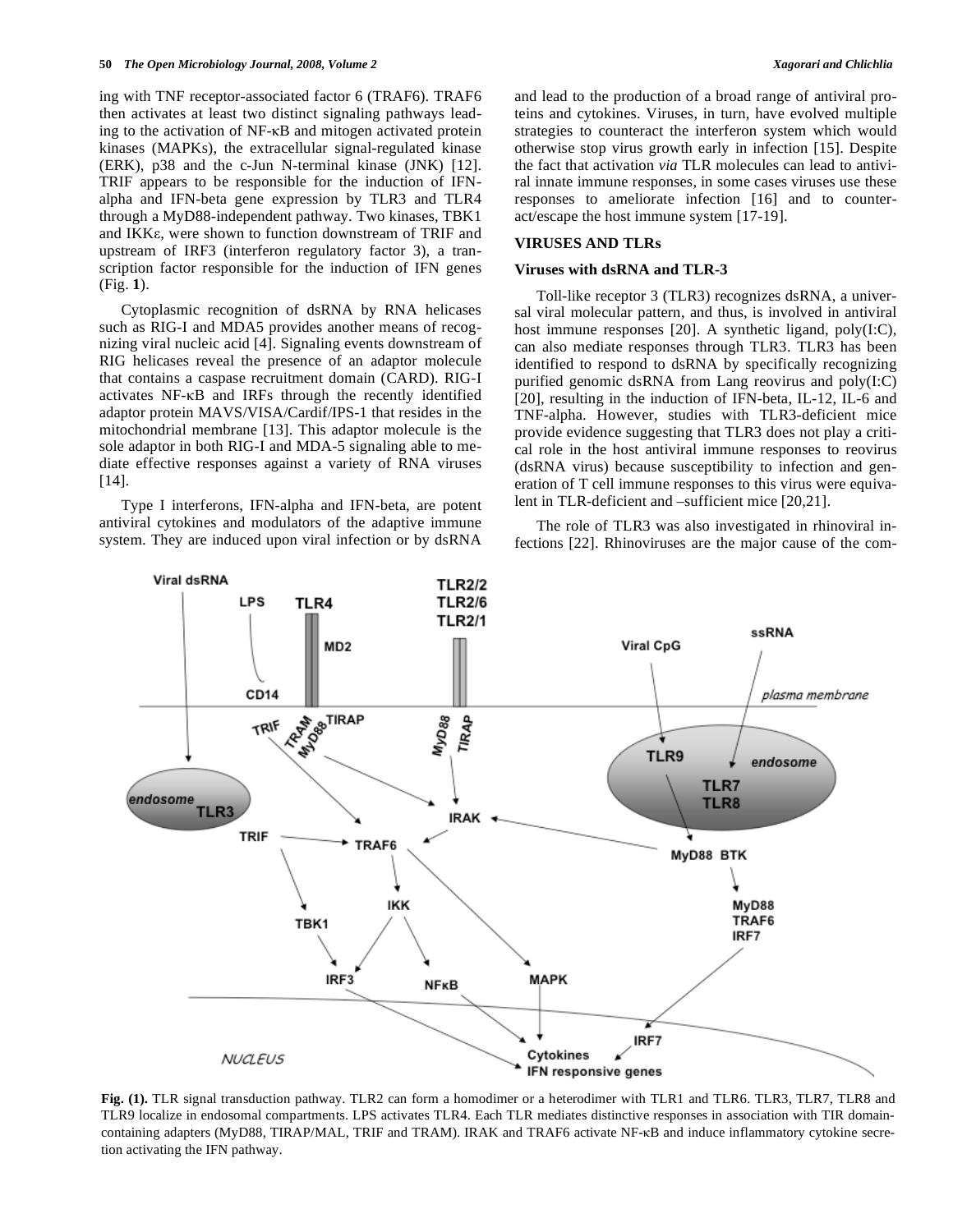mon cold and their replication induces expression of TLR3 mRNA and surface protein expression. TLR3 mediates antiviral activity in human bronchial epithelial cells infected with rhinovirus. Blocking of TLR3 during infection impairs the antiviral response, resulting in increased rhinovirus replication [22].

 TLR3 plays an important role in the pathogenesis of West Nile virus, a ssRNA flavivirus. This virus replicates through a dsRNA intermediate and causes human disease of variable severity. Infection with West Nile virus leads to a TLR3-dependent inflammatory response that mediates entry and penetration of the virus into the brain causing lethal encephalitis [23]. Viral replication in peripheral tissues triggers inflammation leading to secretion of cytokines such as interferons, IL-6 and TNF-alpha. Signaling through TNFR1 participates in the blood-brain barrier breakdown upon TLR3 stimulation or viral infection with West Nile virus. Thus, TLR3-dependent induction of TNF-alpha facilitates penetration of West Nile virus across the blood-brain barrier and induces neuronal injury [23,24].

 Another interesting feature of TLR3 is that it promotes cross-priming to virus-infected cells. It has been proposed that TLR3 may have evolved to permit cross-priming of cytotoxic T cells against viruses that do not directly infect dendritic cells [25].

 Evidence to date shows that TLR3 is not universally required for the generation of effective antiviral responses [21,26], proposing a potential role for other pattern recognition receptors. In this regard, RNA helicases represent an alternative major cellular sensor for several viral infections associated with dsRNA.

### **Single-Stranded RNA Viruses and TLR7/TLR8, Other TLRs and RNA Helicases**

 TLR7 and TLR8 are usually present in the endosomal compartments and sense ssRNA of viruses [27-29] present in the extracellular milieu and engulfed them through the process of endocytosis. Through this exogenous pathway, RNA within internalized virions is detected by TLR7 in endosomes after digestion of the viral envelope and capsid proteins by host cell enzymes. Recently, another pathway had been shown to exist. Plasmacytoid dendritic cells (pDCs) recognize some viruses such as vesicular stomatitis virus (VSV) or Sendai virus through an endogenous pathway, where autophagy performs an analogous function to endocytosis, transferring viral RNA from the cytoplasm to the endosomal compartments containing TLR7 [30,31].

 Regardless the route of ssRNA virion internalization, whether by fusion with the plasma membrane (as for VSV-RSV-F or Sendai virus), or by fusion with the endosomal membrane (as for VSV or influenza virus), sensing occurs within the endosome because acidification of the endosomal vacuole is required for an antiviral response [32].

 In epithelial cells infected with RSV (a negative ssRNA virus), TLR3 mediates inflammatory cytokine and chemokine production [33]. Mice infected with influenza virus constitutively up-regulate TLR3. Animals deficient in TLR3 show reduced inflammatory mediators and lower number of CD8-positive T lymphocytes in the bronchoalveolar airspace [34]. It is relevant to note that IFN-alpha and

TNF-alpha enhance the expression of TLR3, MyD88, TRIF, IRF7 and RIG1 in human lung A549 epithelial cells infected with influenza A virus [35].

 Using TLR4-deficient mice it was evident that TLR4 is involved in the innate immunity to respiratory syncytial virus (RSV) through an interaction with the viral envelope fusion protein (F protein) [7,36]. Sendai virus shares many features with RSV including a structurally and functionally similar F protein. Despite these similarities, TLR4 is not involved in host defense against respiratory tract infection with Sendai virus [37].

 RNA helicases sense viral infections associated with accumulation of dsRNA in the cytoplasm. Both RIG-I and MDA5 detect dsRNA; however, MDA5 recognizes poly(I:C) and RIG-I detects *in* vitro transcribed dsRNAs [38]. RNA viruses are differentially recognized by these helicases: RIG-I mediates antiviral responses to paramyxoviruses, influenza virus and Japanese encephalitis virus, whereas MDA5 is critical for host antiviral response to picornaviruses [38]. In another study RIG-I was essential for signaling by influenza viruses and human respiratory syncytial virus (RSV) whereas RIG-I and MDA5 were each individually dispensable for signaling triggered by reovirus and dengue virus [39].

 Several lines of evidence point to cell-type specificity in the recognition process of infecting viruses [38,40]. For example, activation of signal transduction and induction of cytokine expression by the paramyxovirus Sendai is dependent on virus replication and involves pattern recognition receptors in a cell-type-dependent manner: Cells that are not part of the immune system, such as human embryonic kidney cells, rely entirely on recognition of dsRNA through RIG-1 while cells of myeloid origin, which include macrogphagelike cell lines, utilize TLR7/8 [40]. RIG-I is essential for induction of type I interferons following an infection with ssRNA viruses in fibroblasts and conventional DCs. In contrast, plasmacytoid DCs (pDCs) use the TLR system rather than RIG-I for viral detection [38].

### **dsDNA Viruses and TLRs**

### *Cytomegalovirus (CMV)*

 CMV is a dsDNA virus that triggers TLR activation during virus-cell contact and/or entry [8,41]. TLR2 recognize the CMV envelope glycoproteins B and H, leading to innate immune response by activation of NF-kB and induction of inflammatory cytokines [41,42]. Recently, TLR2-deficient mice showed elevated levels of murine CMV (MCMV) in the spleen and liver 4 days post-infection as compared to wild type (wt) C57BL/6 mice and this difference in viral titers was abrogated by *in vivo* depletion of NK cells of TLR2-deficient mice and C57BL/6 mice using anti-NK1.1 antibodies [43]. Therefore, the defect in early antiviral control was associated with reduction of NK cells in the spleen and liver 4 days post-infection. TLR2 was also identified as a receptor which triggers innate immune responses against MCMV [43].

 Reactivation of MCMV from latency induced by LPS appears dependent on TLR4 signaling. Specifically, mice receiving intraperitoneal doses of LPS had pulmonary reactivation of latent MCMV 3 weeks following injection with kinetics similar to those of sepsis. When TLR4 signal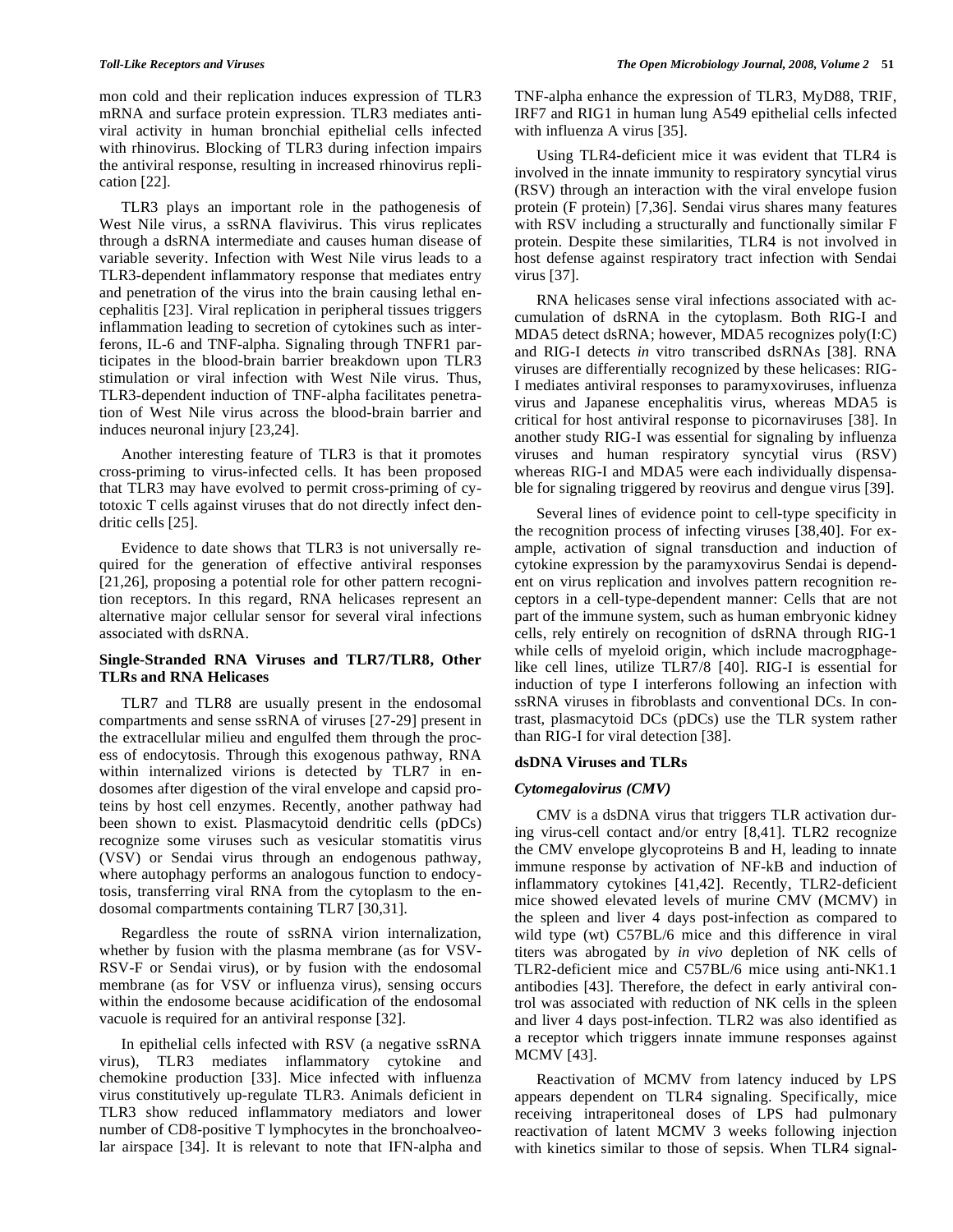ing was blocked using a monoclonal antibody (MTS510) LPS did not reactivate MCMV [44].

 TLR9 mediates the recognition of MCMV as evidenced by experiments using a mutated form of TLR9. A missense mutation in the receptor domain of the Tlr9 gene  $(TLR9^{CpG1})$ can be induced by N-ethyl-N-nitrosourea showing unresponsiveness to CpG-containing oligonucleotides. Mice homozygous for the Tlr9<sup>CpG1</sup> allele are highly susceptible to an infection with MCMV showing an impaired (infection-induced) secretion of IFN-alpha/beta cytokines and NFKB activation [45].

 The TLR9-mediated activation of MyD88 and TLR3 dependent induction of TRIF signaling are activated *in vivo* upon inoculation of MCMV leading to type I interferon production. Notably, neither of the pathways alone - in the absence of the other - offers complete protection against an infection with MCMV, but rather act in an additive or codependent manner [45].

 Following an exposure to a CMV antigen, CD123 positive pDCs and CD11c-positive myeloid DCs (mDCs) stimulated with TLR ligands induce autologous memory T cell responses specific for the CMV antigen [46]. Therefore, TLR ligands that specifically target DC subsets can enhance their ability to activate virus-specific T cells and can be used as adjuvants for vaccine or immune modulating therapies.

#### *Herpes Simplex Virus Type 1 (HSV1)*

 The dsDNA virus HSV1 is the major cause of sporadic lethal encephalitis and blindness in humans. Infection with HSV1 induces apoptotic cell death in microglial cells [47].

 In addition to the role of TLR2 in infections with CMV, TLR2 is activated in response to Varicella Zoster virus (VZV) [48] and it seems to play significant role in infections with HSV1. Lower levels of cell death are observed in TLR2-/- knock-out cells as compared to wt cells 24 hours post-infection [49]. Whereas peritoneal macrophages from TLR2-/- or wt mice are able to produce TNF-alpha in response to an exposure to HSV1 (as opposed to MyD88-/ mice), TLR2-/- mice showed significantly lower levels of monocyte chemoattractant protein 1 (MCP-1) in the brain and reduced mortality compared to wt or TLR4-/- mice [50]. Moreover, an intranasal infection with HSV1 showed that only MyD88-/- knock-out cells were highly susceptible to infection; followed by viral migration to the brain, and severe neuropathological signs of encephalitis and mortality by day 10 post-infection. Summarizing, it seems that innate resistance to HSV1 is mediated by MyD88 and may be activated by multiple TLRs [51]. Additionally, the Affymetrix microarray technology provides evidence that infection of the TLR3-expressing human post-mitotic neuron derivative cell line NT2-N with HSV1 triggers IL6 and IRF1 mRNA production [52]. Thus, human neurons in the absence of glia have an intrinsic mechanism to sense viral infection through TLRs [52].

 In response to HSV1 infection, human corneal epithelial cell lines (HCEC, HUCL) - immortalized with telomerase produce pro-inflammatory cytokines leading to infiltration in the cornea. The interferons produced enhance antiviral activity in the cornea by sequential activation of TLRs. Specifically, HSV1-infected HCEC cells result in a two-phase acti-

#### *Herpes Simplex Virus Type 2 (HSV2)*

 CpG motifs, highly present in the genomes of HSV1 and HSV2 as compared to other viral ds genomes, are recognized by TLR9 expressed on pDCs and other types of DCs [54].

 Local delivery of CpG oligonucleotides, acting as agonists for TLR9, protects against a lethal challenge with HSV2 by inhibiting virus replication. HEK293 cells transfected with TLR9 provide evidence that the antiviral activity of CpG oligonucleotides is mediated through TLR9 [55]. Administration of poly(I:C) protected mice showing increased survival of mice even with a challenge infection with a 10-fold-higher HSV2 load [56]. In contrast, treatment with TLR4 or TLR2 ligands does not lead to a protective effect against a challenge infection with intravaginal HSV2 [57].

 Vaginal infection with tk-HSV2, a recombinant HSV2 expressing thymidine kinase, results in a rapid recruitment of CD11b-positive DCs to the submucosa with their subsequent appearance in the lymph nodes presenting viral peptides to CD4-positive T cells [58]. DCs require signals from stromal cells - which are mediated through MyD88 - in order to promote generation of Th1 cells [59].

#### *Adenovirus (AdV)*

 Adenovirus (AdV) is a dsDNA virus causing respiratory, ocular and gastrointestinal illness in humans. AdV activates innate immunity by its DNA through TLR–dependent and – independent pathways in a cell-type specific fashion [60,61]. The recognition of AdV by pDCs is reported to be mediated by TLR9 and is dependent on MyD88. In contrast, recognition by non-pDCs is TLR-independent through cytosolic sensing of adenoviral DNA. MyD88-/- knock-out mice confirmed that the AdV-induced dysregulation of functionally related gene clusters is significantly dependent on this adaptor molecule which plays a significant role as an amplifier and regulator of adenoviral immunity *in vivo* [62].

 Recognition of AdV by TLR9 requires the adenoviral DNA. Efficient endosomal acidification of oligonucleotides that trigger TLR9 attenuates induction of IFN-alpha gene expression. Cell lines expressing TLR9, permissive to infection by both adenoviral serotypes utilizing the Coxsackievirus-AdV Receptor (CAR) and serotypes utilizing CD46, show a preferential induction of TLR9-mediated events by AdVs utilizing CD46 for their entry [63]. Therefore, infectivity alone is not sufficient for TLR9 activation but seems to be regulated by the specific receptor entry pathway [63].

#### *Human Papillomavirus (HPV)*

 Human papillomavirus (HPV) is another dsDNA virus; many data strongly suggest that HPV infection is causative agent of cervical cancer [64]. Infection with HPV 16L1 virus-like particles (VLPs) provides immunity by activating DCs and a potent neutralizing IgG response, which requires MyD88-dependent signaling. IFN-alpha/beta as well as numerous proinflammatory cytokines and chemokines are upregulated in response to an infection with HPV16 VLPs [65]. Bone marrow-derived DCs deficient in MyD88 failed to up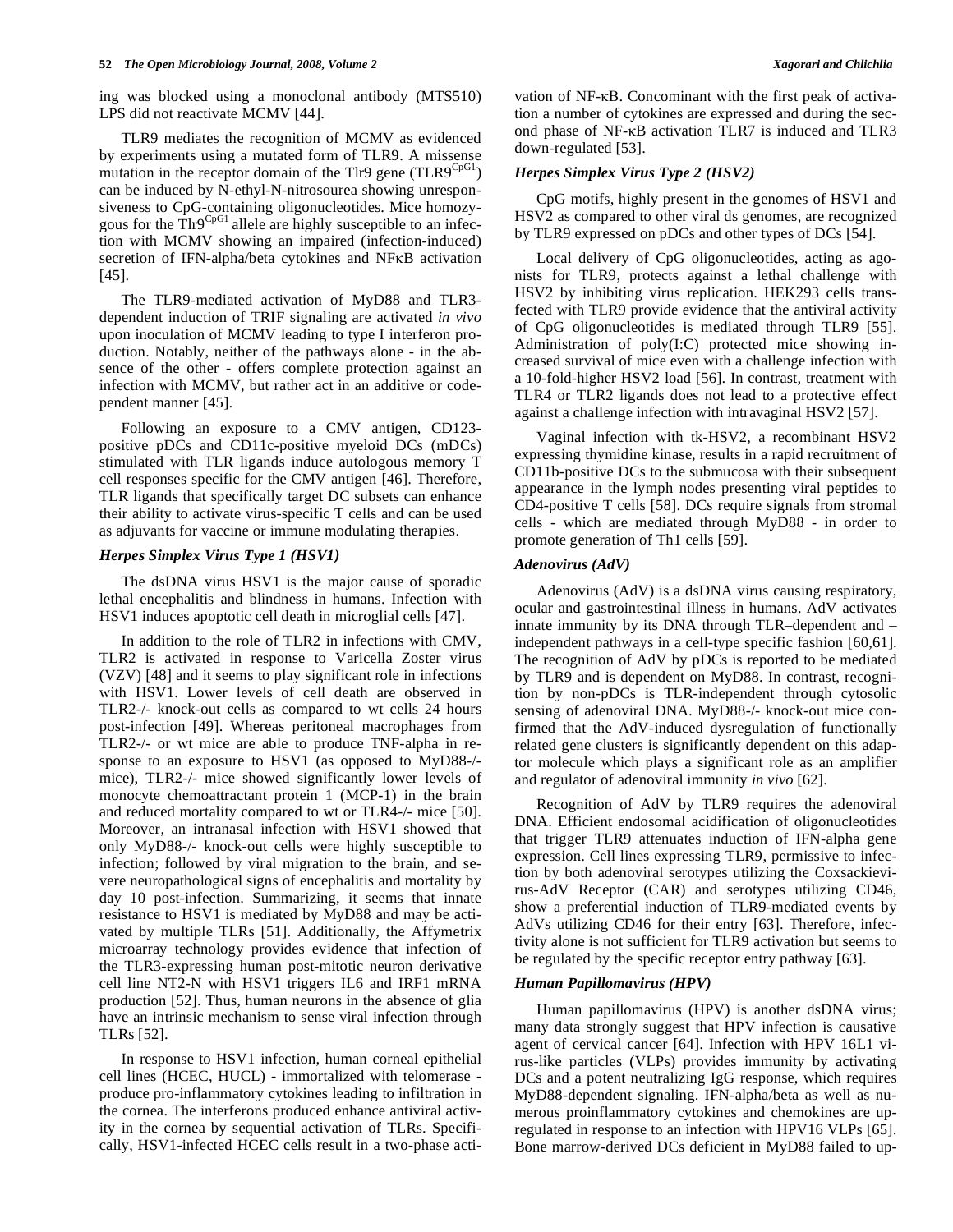regulate IL12, IFN-alpha and IFN-gamma in response to HPV16VLPs. Moreover, Th1-biased immune responses are impaired in mice deficient in MyD88 and IFN-alpha/beta receptor. These observations implicate TLRs to have a central role in immune recognition of HPV16L1 VLPs [66]. The TLR7 agonist, imiquimod is already marketed for papillomavirus disease [67].

#### *Vaccinia Virus and TLRs*

 Innate immune recognition of vaccinia virus is mediated by TLR2 and MyD88 and requires TLR-independent production of IFN-beta [68]. Both TLR-dependent and – independent pathways are required for the activation of innate and adaptive immunity to vaccinia virus *in vivo* [68].

 Vaccinia virus has been extensively used as a vaccine vehicle in clinical application in several studies. Previous studies suggested that the unique potency of vaccines based on vaccinia virus lies in its effective activation of the innate immune system [68,69]. Using microarrays it was shown that TLR3 is specifically induced upon infection of immature human monocyte-derived DCs with the attenuated poxvirus vector MVA [70].

## *Epstein-Barr Virus (EBV) and TLRs*

 Epstein-Barr virus (EBV) infection of primary B cells causes B cell activation and proliferation. TLR signaling has been reported to provide a third B cell activation stimulus. EBV up-regulates the expression of TLR7 and downregulates the expression of TLR9 in naïve B cells [71]. IRF-5 is induced following EBV infection and B cell proliferation assays provide evidence that EBV modulates TLR7 signaling [71]. Upon EBV infection a novel splice variant of IRF-5 transcripts is induced acting as a dominant negative form. EBV therefore initially uses TLR7 signaling to enhance B cell proliferation and subsequently modifies the pathway to regulate IRF-5 activity [71]. TLR2 is also shown to play an important role in immune responses directed against EBV infection. Infectious and UV-inactivated EBV virions are demonstrated to lead to the activation of NF-KB through TLR2 [9]. In addition, EBV infection of primary human monocytes induces the release of the chemokine monocyte chemotactic protein 1 (MCP-1), and small interfering RNAs targeting TLR2 significantly reduce the chemokine response to EBV [9].

#### **Retroviruses and TLRs**

 The internalization of the retrovirus human immunodeficiency virus type 1 (HIV-1) is mediated by interactions of the viral envelope with the host CD4 receptor. Viral RNA present in endosomal compartments and recognized by TLR7 [72] is the critical factor that stimulates pDCs and induces IFN-alpha secretion. Uridine-rich ssRNA derived from the HIV-1 long terminal repeat were shown to serve as potent activators of NK cells *via* TLR7/8 [73]. HIV-1 derived TLR ligands can contribute to the immune activation of NK cells and may play an important role in HIV-1 associated immunopathogenesis as well as NK cell dysfunction observed during acute and chronic viremic HIV-1 infection [73]. Constitutive association of MyD88 with IRAK1 is evident in Human T cell leukaemia virus type 1(HTLV-1) transformed T cells; HTLV-1 Tax enhances TLR expression and synergistically activates NF-KB through wt MyD88 [74].

HTLV-1 has also evolved a protein that interferes with TLR4 signaling. HTLV-1 p30 interacts with PU.1 and inhibits its DNA binding and transcription activity resulting in the down-regulation of TLR4 expression from the cell surface [75]. Expression of p30 hampers the release of proinflammatory cytokines and stimulates release of antiinflammatory cytokines like IL-10 following stimulation of TLR4 in human macrophages [75]. This novel function of p30 may explain the reduced activation of adaptive immunity in adult T-cell leukemic (ATL) patients. TLR4 also induces maturation of bone marrow-derived dendritic cells and the up-regulation of the MMTV entry receptor (CD71) on these cells [76].

#### **-epatitis C Virus (HCV) and TLRs**

 Hepatitis C virus (HCV) is an enveloped, ssRNA virus, able to establish chronic infections. Pathogens are common in HCV-infected patients and can be recognized by TLRs, which are upregulated in monocytes and T cells [77,78].

 DCs sense virus infections *via* TLRs and RIG pathways and produce large amounts of type I IFNs and inflammatory cytokines [79]. Reduced expression of TLR2 on immature DCs from HCV-infected patients compared to the control group results in a lesser ability to stimulate T cell proliferation [80]. Dysfunctions of HCV-DCs have been reported by several other investigators. Hepatitis C virus purified from serum of chronically infected patients in the form of lipoviro-particles (LVP, triglyceride-rich lipoprotein like particles containing viral RNA and proteins) interacts with TLR4 and activates DCs to mature and to induce through ERK and p38-dependent mechanisms a Th2-biased phenotype instead of a Th1 [81]. Th2 cells produce IL4, IL5, IL6, IL9, IL10 and IL13 cytokines that promote B cell expansion and downregulate Th1 cells [79].

 Plasmacytoid DCs (pDCs) are known to secrete large amounts of IFN-alpha in response to TLR activation and are capable of activating naïve T cells. In HCV-infected patients pDCs exhibit reduced responsiveness to TLR ligation (R848 stimulation), accompanied by reduced expression of the marker HLA-DR and the cytokine IFN-alpha, and impaired activation of naïve CD4-positive T cells [82]. In myeloid DCs from HCV-infected patients, the levels of TLR/RIG-Imediated IFN-beta or TNF-alpha induction are lower than those in uninfected donor despite the high expression of TLR2, TLR4 and RIG-1, meaning that the signal transduction is impaired in HCV-infected cells [83].

 There are many evidences showing that HCV components can bind TLRs and activate their signaling pathway or block TLR function by interfering with intracellular intermediates [78,84-88]. Several reports have shown an immuno-modulatory role of the HCV core protein [84]. The HCV core protein can associate with the cell surface receptor of the recognition component C1, gC1q receptor (gC1qR) on human monocyte-derived DCs and inhibit TLR4-induced IL12 production without affecting the production of other TLR-stimulated cytokines [84,89]. Likewise, incubation of mononuclear cells with the HCV core protein results in upregulation of TLR2 expression and suppression of TLR4 and TLR7 in patients and controls [78]. TLR2 may use TLR1 and TLR6 co receptors for TLR2 activation of macrophages and innate immunity in humans and mice [85, 90]. Studies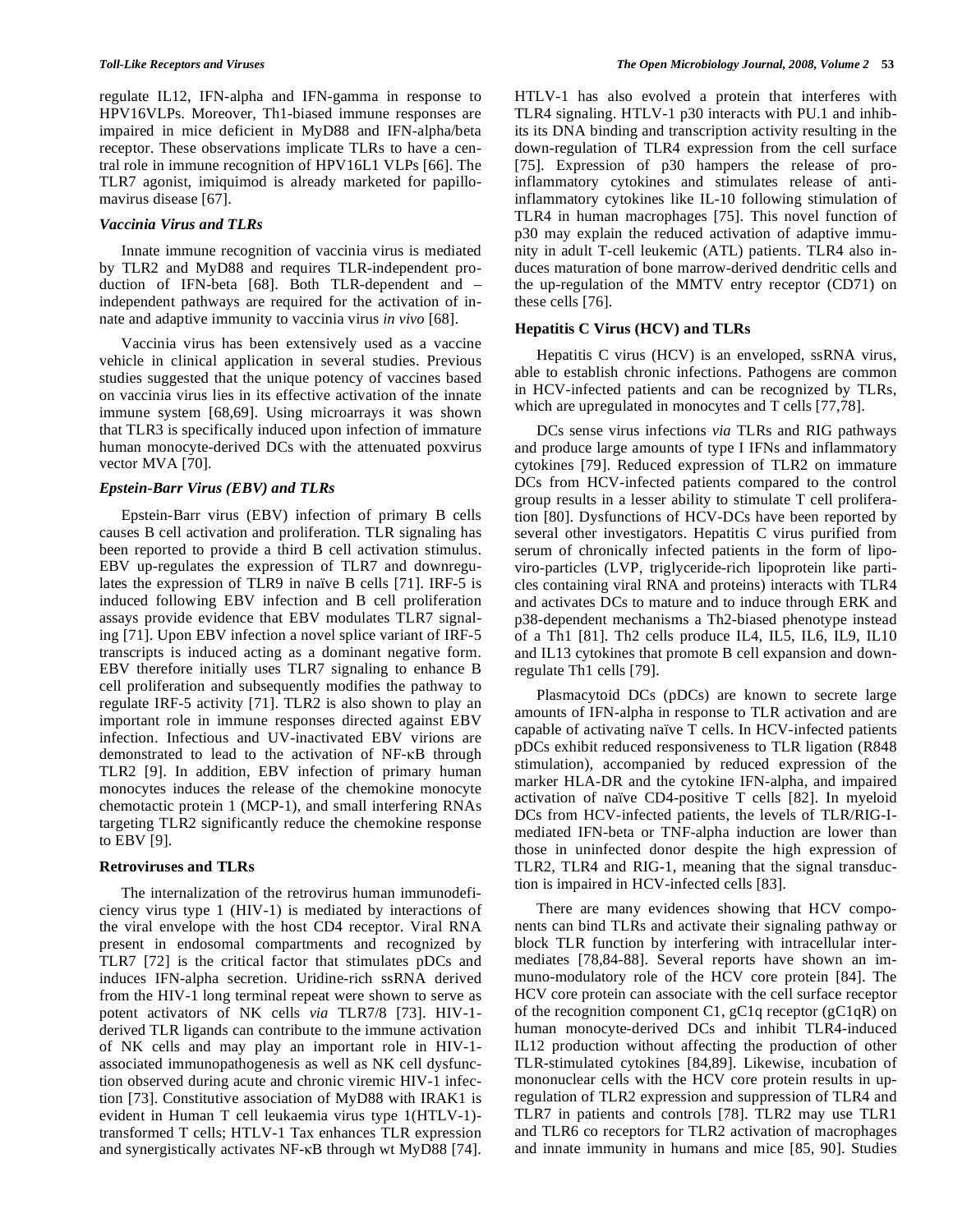with mouse macrophage cell lines stably expressing the HCV non structural proteins (NS3, NS3/4A, NS4B or NS5A) showed inhibition of TLR2, TLR4, TLR7 and TLR9 signaling pathways [87]. Analysis of the effect of the entire or parts of the HCV open reading frame (core-NS3, NS5- NS5B) in a liver derived cell line, HepG2, has shown that TLR3 expression is suppressed in the transfectants expressing the entire HCV open reading frame whereas it is elevated in the transfectant expressing core-NS3 [78]. Thus, suppressed expression of TLR3 may be responsible for the persistence of the virus in chronic HCV infection.

### **-epatitis B Virus (HBV) and TLR**

 Hepatitis B virus (HBV) is a dsDNA virus, which may cause acute and chronic infections. The HBV surface antigen (HBsAg) is most frequently used to screen for the presence of this viral infection. TLRs are involved in controlling HBV infection. Intravenous injection of transgenic mice with TLR2, TLR3, TLR4, TLR5, TLR7 and TLR9 showed that all the ligands except TLR2 inhibited HBV replication in the liver non-cytopathically within 24 hours in an IFNalpha/beta-dependent manner [91]. Other studies reported that TLR2 is reduced in HBV-infected mononuclear cells from peripheral blood, whereas TLR4 expression was higher as compared to other TLRs [92].

 Analysing the effect of the 3'CCACCA motif of tRNA  $A<sup>la</sup>$  (UCG) on the immune response of the hepatitis B antigen (HBsAg) in BALB/c mice showed that this motif increased Th1 and CTL immune responses [100]. Notably, this motif can be recognized by TLR3. In this regard, deletion of the 3'CCACCA sequence of tRNA <sup>Ala</sup> decreased the recognition through TLR3 [93].

#### **Viral Evasion of the Innate Host Immune System**

 In order to establish successful infections viruses need to counteract the innate host immune defences evolving mechanisms that block recognition and signaling through pattern recognition receptors, such as TLRs and RNA helicases. The involvement of viral pattern recognition receptors and possible immune evasion mechanisms are listed in Table **1**. For example, the V proteins of paramyxoviruses bind to MDA5, thereby inhibiting the activation of the IFN-beta promoter [94]. The P protein of measles virus suppresses TLR signaling through up-regulation of the ubiquitinmodifying enzyme A20 [95]. NS1 protein of influenza A virus antagonizes the host antiviral response by inhibiting the function of RIG-I. The expression of NS1 downregulates production of IFN-beta induced by RIG-I agonists, and ectopic expression of RIG-I inhibits the replication of influenza A virus [96]. The adenoviral E3 protein 14.7K inhibits antiviral immunity and inflammation by blocking the activity of  $NF$ - $KB$  following signaling through TLR and TNFR [97].

 Studies on the mechanism of HCV evasion provided strong evidence for a virus-specific proteolysis of TRIF, an adaptor protein, which links TLR3 and kinases mediating activation of IRF3 and NF- $\kappa$ B. The cleavage is mediated by the HCV protease NS3/4A, responsible for inhibition of poly(I:C)-activated signaling through the TLR3 pathway [98]. Overexpression of IKK $\varepsilon$  is able to inhibit positive and negative replicative strands of the HCV replicon [99]. The RIG-1 signaling pathway is mediated by the antiviral mitochondrial protein MAVS/VISA/Cardif/IPS-1 which activates NF-KB and IRFs. HCV employs the viral protease NS3/4A to cleave MAVS at Cys-508 resulting in the dislocation of the N-terminal fragment of MAVS from the mitochondria [88].

 In order to counteract the host innate immunity vaccinia virus encodes immunomodulatory proteins that antagonize important components of the host antiviral defense [100]. This virus encodes sequences similar to the TIR domain that are able to interfere with NF- $\kappa$ B signaling. The vaccinia virus protein A52R was shown to intracellularly block the activation of NF-KB induced by multiple TLRs, including TLR3 [101]. This mechanism of disabling TLR signaling by association of A52R with IRAK2 and TRAF6 is used by vaccinia virus in order to suppress host immunity [101]. Moreover, although A52R inhibits TLR-mediated NF-KB activation it can simultaneously activate MAP kinases and was shown to mediate enhancement of TLR-induced IL-10 [102]. The viral protein A46R, having a distinct function from A52R, targets multiple TIR adaptor molecules, like MyD88 and TRIF, and contributes to virulence. A recombinant vaccinia virus lacking A52R was attenuated in a murine intranasal model, demonstrating importance of this protein to the virulence [103]. Another poxvirus protein, N1L, was also shown to inhibit  $NF-\kappa B$  and  $IRF3$ -mediated signaling through TLRs [104].

 Collectively, viral evasion of innate immune responses is achieved by expression of viral proteins that inhibit important molecules in the signalling cascades triggered by TLRs and RNA helicases.

#### **TLR Agonists in Viral Infections**

 TLRs induce protective immune response against infections. Novel compounds designed to act as potent agonists can be used as therapeutics. The TLR3 agonist poly(I:C) has demonstrated antiviral effects in animals [105]. Oligonucleotides that act as TLR9 agonists can lead to cellular activation and cytokine production influencing immune response against viruses [106].

 Recently, the HIV-1 gag protein has been conjugated to the TLR7/8 agonist and shown to improve the magnitude and quality of T cell responses in non-human primates [107]. The TLR7 agonist R-848 can enhance HBsAg-specific humoral and cellular immune responses and together with CpG oligonucleotides may be used as adjuvants for therapeutic and prophylactic HBV vaccine formulations [108]. Another TLR7 agonist, imiquimod, has been successfully used in the treatment of HPV [106] and HSV infections [105]. The synthetic imidazoquinoline compounds as TLR8 agonists exhibit immunostimulatory activity [109]. Currently, a number of TLR agonists are under investigation and in clinical trials, such as the anti-HIV TLR3 agonist poly $(I:C_{12}U)$ , the TLR7 agonist imiquimod, the TLR7/8 agonist resiquimod against HSV and HCV, the TLR7 agonist isatoribine, ANA975 and the TLR9 agonist CPG10101 against HCV [105].

 Extensive knowledge of TLR-dependent viral recognition may lead to the generation of new adjuvants and antiviral agents. Targeting specific DC subsets with TLR ligands can enhance their ability to activate virus-specific T cells, providing information for the rational design of TLR ligands as adjuvants or immuno-modulators [110].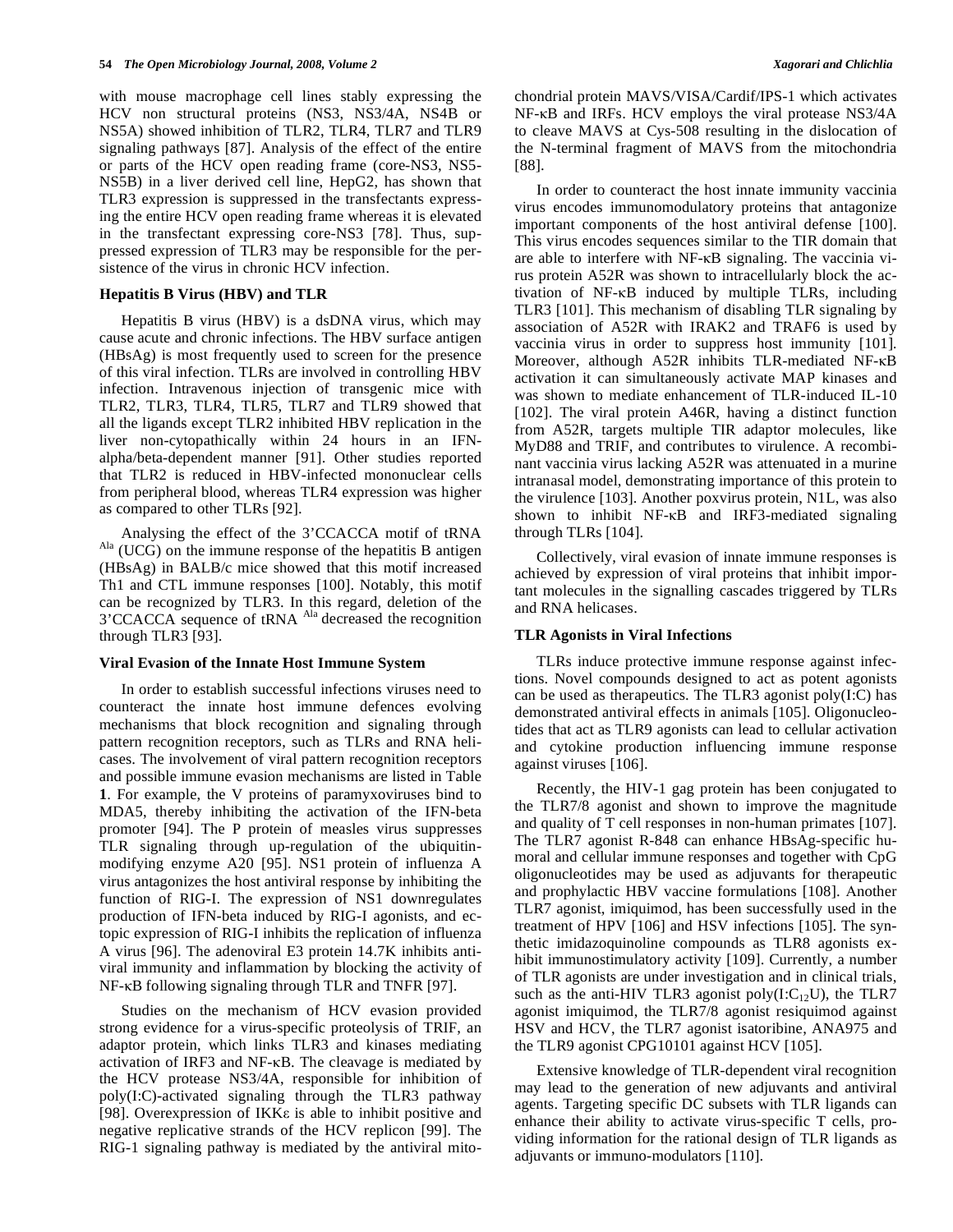| $Class*$    | <b>Virus family</b>   | Type of nu-<br><b>Virus</b><br>TLR (or RNA helicases)<br>cleic acid                                  |                            | <b>Possible immune evasion</b><br>mechanism                  |                                                                               |  |
|-------------|-----------------------|------------------------------------------------------------------------------------------------------|----------------------------|--------------------------------------------------------------|-------------------------------------------------------------------------------|--|
| $\bf{I}$    | Herpesviridae         | ds DNA, en-<br>TLR2 [49,50], TLR3 [52], TLR7 [53], TLR9<br>Herpes Simplex Virus<br>veloped<br>$[54]$ |                            |                                                              |                                                                               |  |
|             |                       | Varicella Zoster<br>Virus                                                                            | ds DNA, en-<br>veloped     | TLR2 [48]                                                    |                                                                               |  |
|             |                       | Cytomegalovirus                                                                                      | ds DNA, en-<br>veloped     | TLR2/CD14 [42], TLR3 [20,45], TLR9 [45]                      |                                                                               |  |
|             |                       | <b>Epstein Barr Virus</b>                                                                            | ds DNA, en-<br>veloped     | TLR2 [9], TLR7 [71]                                          | EBV manipulates TLR7 signal-<br>ing [71]                                      |  |
|             | Poxviridae            | Vaccinia Virus                                                                                       | ds DNA, com-<br>plex coats | TLR2 [68]                                                    | N1L inhibits NFkB and IRF3<br>signaling [104]                                 |  |
|             |                       |                                                                                                      |                            |                                                              | A52R and A46R inhibit TIR<br>signaling and NFkB activation<br>[100, 101, 103] |  |
|             | Adenoviridae          | Adenovirus                                                                                           | ds DNA, na-<br>ked         | TLR9 [61,63]                                                 |                                                                               |  |
|             | Papovaviridae         | Papillomavirus                                                                                       | ds circular<br>DNA, naked  | MyD88 [66], TLR7 [67]                                        |                                                                               |  |
| П           | Parvoviridae          | Parvovirus (Adeno-<br>associated)                                                                    | ss DNA, naked              | TLR9 [112]                                                   |                                                                               |  |
| Ш           | Reoviridae            | Reovirus                                                                                             | ds RNA,<br>segm., naked    | TLR3 [20], RIG-I, MDA5 [39]                                  |                                                                               |  |
| IV          | Picornaviridae        | Rhinovirus                                                                                           | ss RNA                     | TLR3 [22]                                                    |                                                                               |  |
|             |                       | Encephalomyocardi-<br>tis virus                                                                      | ss RNA                     | MDA5 [38]                                                    |                                                                               |  |
|             |                       | Hepatitis A virus                                                                                    | ss RNA                     | MDA5 [38]                                                    | 3ABC cleavage of MAVS<br>[113]                                                |  |
|             | Flaviviridae          | Hepatitis C virus                                                                                    | ss RNA, en-<br>veloped     | TLR2 [80], TLR3 [98], TLR4 [81], TLR7<br>$[114][77,78]$ ,    | NS3/4A cleavage of TRIF [98]<br>and MAVS [88]                                 |  |
|             |                       |                                                                                                      |                            | TLR2/1, TLR2/6 [85], RIG-I [99]                              | NS5A interacts with MyD88<br>and impairs TLR signaling [87]                   |  |
|             |                       | West Nile virus                                                                                      | ss RNA, en-<br>veloped     | TLR3 (TNFa) [23]                                             |                                                                               |  |
|             |                       | Japanese encephalitis<br>virus                                                                       | ss RNA, en-<br>veloped     | RIG-I [38]                                                   |                                                                               |  |
|             |                       | Dengue virus                                                                                         | ss RNA, en-<br>veloped     | RIG-I, MDA5 [39]                                             |                                                                               |  |
| $\mathbf V$ | Orthomyxoviri-<br>dae | Influenza virus                                                                                      | ss RNA, segm,<br>enveloped | TLR3 [33], TLR7 [27,29], RIG-1 [35,38,39]                    | NS1 protein inhibits function of<br>RIG-I [96]                                |  |
|             | Paramyxoviri-<br>dae  | Measles virus                                                                                        | ss RNA, en-<br>veloped     | TLR2 [115], TLR4 [95]                                        | P protein suppresses TLR sig-<br>naling through upregulation of<br>A20[95]    |  |
|             |                       | Respiratory syncytial<br>virus                                                                       | ss RNA, en-<br>veloped     | TLR4 [7,36], TLR3 [33], TLR7/MyD88<br>$[116]$ , RIG-I $[39]$ |                                                                               |  |
|             |                       | Sendai virus                                                                                         | ss RNA                     | TLR7/8 [40], RIG-1 [38]                                      | V protein binds to MDA5 and<br>inhibits its activity [94]                     |  |

# **Table 1. TLRs (or RNA Helicases) in Viral Infections and Possible Evasion Mechanisms of TLR-Mediated Antiviral Immunity**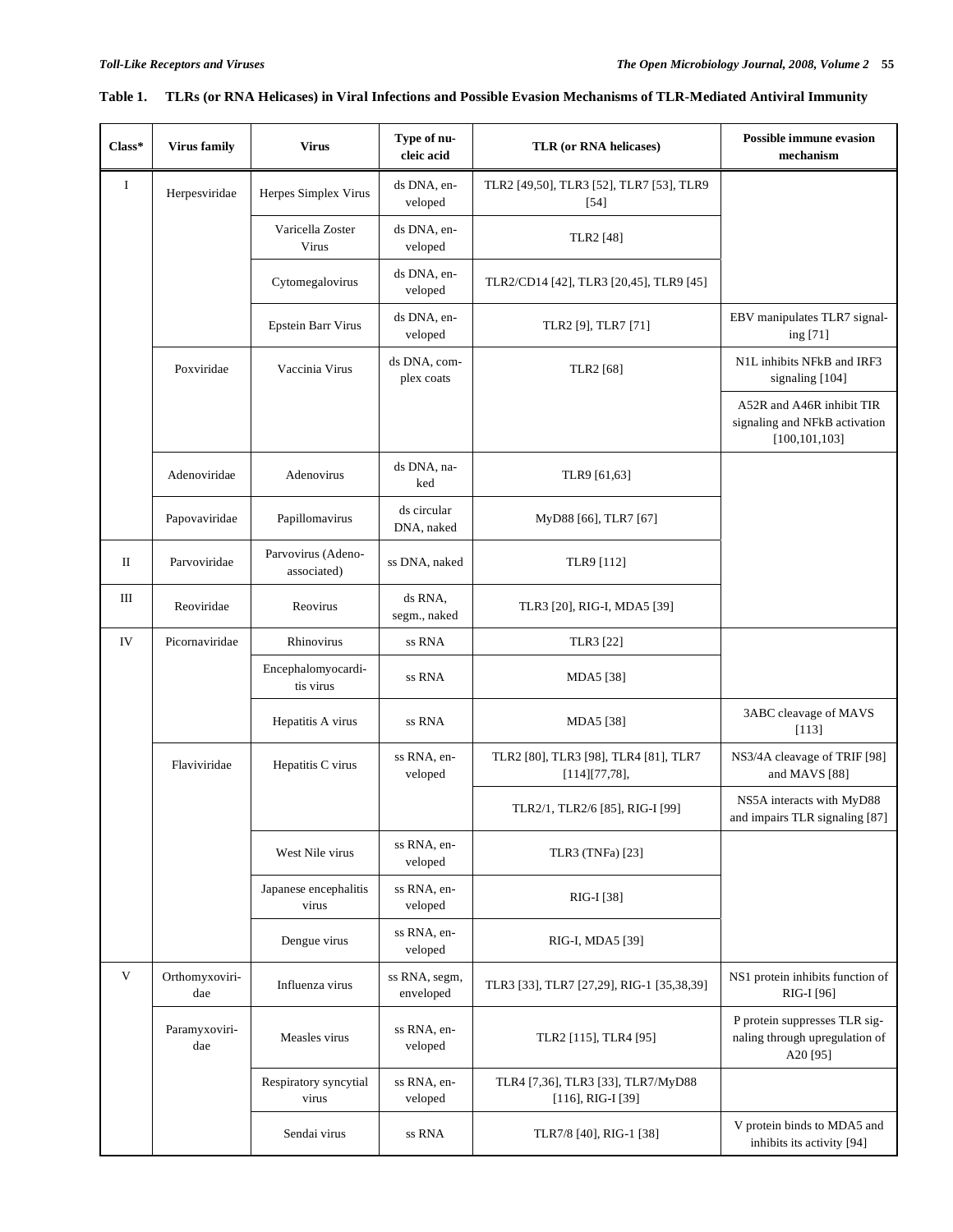#### **(Table 1). contd…..**

| $Class*$ | <b>Virus family</b> | <b>Virus</b>                                                                             | Type of nu-<br>cleic acid | TLR (or RNA helicases)                            | <b>Possible immune evasion</b><br>mechanism    |
|----------|---------------------|------------------------------------------------------------------------------------------|---------------------------|---------------------------------------------------|------------------------------------------------|
|          |                     | Newcastle Disease<br>virus                                                               | ss RNA                    | RIG-1 [38]                                        |                                                |
|          | Rhabdoviridae       | <b>Vesicular Stomatitis</b><br>ss RNA<br>TLR3 [20], TLR7/MyD88 [29], RIG-1 [38]<br>virus |                           |                                                   |                                                |
|          | Arenaviridae        | Lymphocytic<br>Choriomeningitis<br>Virus LCMV                                            | ss RNA, 2<br><b>RNAs</b>  | TLR3 [20]                                         |                                                |
| VI       | Retroviridae        | ss RNA, en-<br><b>HIV</b><br>TLR7/8 [72,73]<br>veloped                                   |                           |                                                   |                                                |
|          |                     | <b>HTLV</b>                                                                              | ss RNA, en-<br>veloped    | MyD88 [74], TLR4 [75]                             | p30 interferes with TLR4 sig-<br>naling $[75]$ |
|          |                     | <b>MMTV</b>                                                                              | ss RNA, en-<br>veloped    | TLR4 [76]                                         |                                                |
| VII      | Hepadnaviridae      | Hepatitis B virus                                                                        |                           | TLR2 [91,92], TLR3 [93], TLR4, TLR5,<br>TLR7 [91] |                                                |

\*according to Baltimore classification of viruses.

#### **CONCLUSIONS/PERSPECTIVES**

 Members of the TLR family are important pathogenrecognition receptors and provided a breakthrough in the field of microbial pathogenesis and human immunology over the recent years. TLRs are present at the cell surface such as TLR2 and TLR4, or in endosomal compartments (TLR3, TLR7, TLR8). In the cytoplasm RNA helicases represent another class of pattern recognition receptors that respond to dsRNA. Viral genomes are recognized by different classes of TLRs; ssRNA viruses are recognized mainly by TLR7 and TLR8, TLR3 responds to dsRNA but also in some cases to ssRNA and TLR9 to dsDNA viruses. Consequently, TLRs activate signaling pathways leading to the induction of many immuno-active cytokines and chemokines. The nucleic acids in the viral genomes or envelope glycoproteins or synthetic molecules mimicking microbial structures can be detected by TLRs triggering antiviral defence mechanisms. Other cytosolic receptors, like the cytosolic sensor of dsDNA DAI (DLM-1/ZBP1) [111], may also prove to have important roles in recognition and antiviral immune responses.

 While TLR activation triggers antiviral immune defences, excessive TLR activation induced by viruses may have detrimental effects for the host. It is necessary to elucidate the harmful effects resulting from excessive TLR activation in viral infections as in the case of West Nile Virus [23].

 The differential and redundant roles of different TLRs and RNA helicases in viral recognition and innate immune signaling may reflect unique and shared biological properties of certain viruses. The differential triggering of pattern recognition receptors and control of their gene expression [39] as well as their tissue and cell-type specificity may impact pathogenesis and infection.

### **ACKNOWLEDGEMENTS**

 The authors would like to thank Dr. S. Andreopoulos for critical reading of the manuscript.

#### **ABBREVIATIONS**

| AdV         | $=$ | adenovirus                                           |
|-------------|-----|------------------------------------------------------|
| <b>BTK</b>  | $=$ | Bruton's tyrosine kinase                             |
| CARD        | $=$ | caspase recruitment domain                           |
| <b>CMV</b>  | $=$ | cytomegalovirus                                      |
| DAI         | $=$ | DNA-dependent activator of IFN-regulatory<br>factors |
| <b>DCs</b>  | $=$ | dendritic cells                                      |
| ds          | $=$ | double-stranded                                      |
| <b>EBV</b>  | $=$ | Epstein-Barr virus                                   |
| <b>HCV</b>  | $=$ | Hepatitis C virus                                    |
| <b>HIV</b>  | $=$ | human immunodeficiency virus                         |
| <b>HSV</b>  | $=$ | Herpes simplex virus                                 |
| <b>HTLV</b> | $=$ | Human T cell leukaemia virus                         |
| <b>IFN</b>  | $=$ | interferon                                           |
| <b>IKK</b>  | $=$ | L-kh kinase                                          |
| $IPS-1$     | $=$ | interferon-beta promoter stimulator 1                |
| <b>IRAK</b> | $=$ | IL-1 receptor associated kinase                      |
| <b>IRF</b>  | $=$ | interferon regulatory factor                         |
| <b>LCMV</b> | $=$ | Lymphocytic choriomeningitis virus                   |
| Mal         | $=$ | MyD88-adaptor like                                   |
| <b>MAPK</b> | $=$ | mitogen-activated protein kinase                     |
| <b>MAVS</b> | $=$ | mitochondrial antiviral signalling                   |
| <b>MCMV</b> | $=$ | mouse cytomegalovirus                                |
| MDA5        | $=$ | melanoma differentiation-associated gene 5           |
| mDC         | $=$ | myeloid DC                                           |
| <b>MMTV</b> | $=$ | mouse mammary tumor virus                            |
|             |     |                                                      |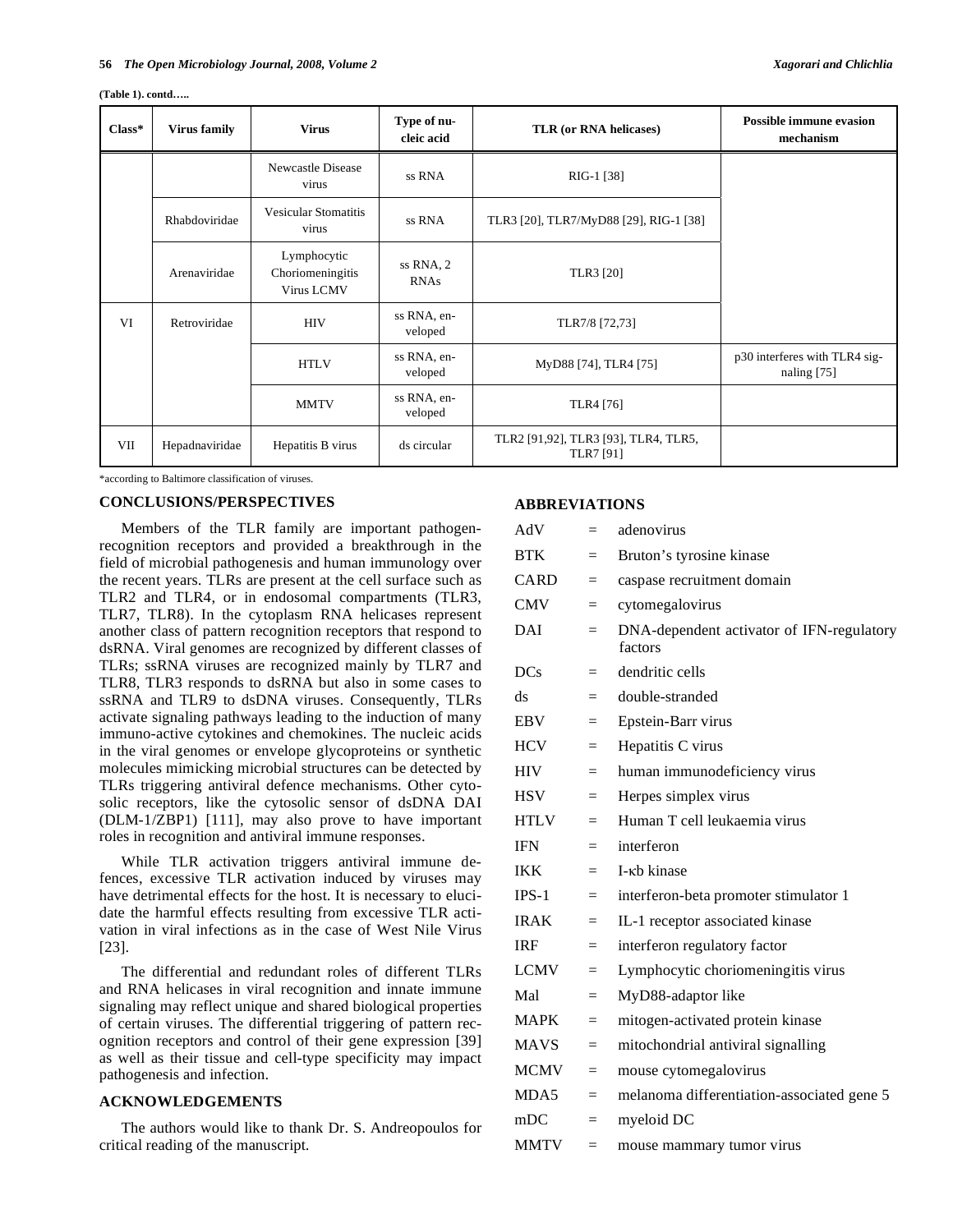#### **REFERENCES**

- [1] Kawai T, Akira S. Pathogen recognition with Toll-like receptors. Curr Opin Immunol 2005; 17: 338-44
- [2] Kawai T, Akira S. Innate immune recognition of viral infection. Nat Immunol 2006; 7(2): 131-37.
- [3] Pasare C, Medzhitov R. Toll-like receptors: linking innate and adaptive immunity. Microbes Infect 2004; 6(15): 1382-87.
- [4] Meylan E, Tschopp J. Toll-like receptors and RNA helicases: two parallel ways to trigger antiviral responses. Mol Cell 2006; 22(5): 561-9.
- [5] Kato H, Sato S, Yoneyama M, *et al*. Cell type-specific involvement of RIG-I in antiviral response. Immunity 2005; 23: 19-28.
- [6] Barton GM. Viral recognition by Toll-like receptors. Semin Immunol 2007; 19(1): 33-40.
- [7] Kurt-Jones EA, Popova L, Kwinn L, *et al*. Pattern-recognition receptors TLR4 and CD14 mediate response to respiratory syncytial virus. Nat Immunol 2000; 1(5): 398-01.
- [8] Boehme KW, Compton T. Innate sensing of viruses by toll-like receptors. J Virol 2004; 78(15): 7867-73.
- [9] Gaudreault E, Fiola S, Olivier M , Gosselin J. Epstein-Barr virus induces MCP-1 secretion by human monocytes *via* TLR2. J Virol 2007; 81(15): 8016-24.
- [10] Conzelmann K-K. Transcriptional activation of alpha/beta interferon genes interference by nonsegmented negative-strand RNA viruses. J Virol 2005; 79(9): 5241-8.
- [11] Uematsu S, Akira S. Toll-like receptors and type I interferons. J Biol Chem 2007; 282(21): 15319-24.
- [12] Barton GM, Medzhitov R. Toll-like receptor signalling pathways. Science 2003; 300: 1524-5.
- [13] Hiscott J, Lin R, Nakhaei P, Paz S. MasterCARD: a priceless link to innate immunity. Trends Mol Med 2006; 12(2): 53-6.
- [14] Kumar H, Kawai T, Kato H, *et al*. Essential role of IPS-1 in innate immune responses against RNA viruses. J Exp Med 2006; 203(7): 1795-803.
- [15] Haller O, Kochs G, Weber F. The interferon response circuit: induction and suppression by pathogenic viruses. Virology 2006; 344(1): 119-30.
- [16] Rassa JC, Ross SR. Viruses and Toll-like receptors. Microbes Infect 2003; 5(11): 961-8.

#### *Toll-Like Receptors and Viruses The Open Microbiology Journal, 2008, Volume 2* **57**

- [17] Seth RB, Sun L, Chen ZJ. Antiviral innate immunity pathways. Cell Res 2006; 16(2): 141-7.
- [18] Martinelli E, Cicala C, Van Ryk D, *et al*. HIV-1 gp120 inhibits TLR9-mediated activation and IFN-alpha secretion in plasmacytoid dendritic cells. Proc Natl Acad Sci USA 2007; 104(9): 3396-01.
- [19] Roy CR, Mocarski ES. Pathogen subversion of cell-intrinsic innate immunity. Nat Immunol 2007; 8(11): 1179-87.
- [20] Alexopoulou L, Holt AC, Medzhitov R, Flavell RA. Recognition of double-stranded RNA and activation of NF-kappaB by Toll-like receptor 3. Nature 2001; 413: 732-8.
- [21] Edelmann KH, Richardson-Burns, S, Alexopoulou L, Tyler KL, Flavell RA, Oldstone MBA. Does Toll-like receptor 3 play a biological role in virus infections? Virology 2004; 322: 231-8.
- [22] Hewson CA, Jardine A, Edwards MR, Laza-Stanca V, Johnston SL. Toll-like receptor 3 is induced by and mediates antiviral activity against rhinovirus infection of human bronchial epithelial cells. J Virol 2005; 79(19): 12273-9.
- [23] Wang T, Town T, Alexopoulou L, Anderson JF, Fikrig E, Flavell RA. Toll-like receptor 3 mediates West Nile virus entry into the brain causing lethal encephalitis. Nat Med 2004; 10(12): 1366-73.
- [24] Diamond MS, Klein RS. West Nile virus: crossing the blood-brain barrier. Nat Med 2004; 10(12): 1294-5.
- [25] Schulz O, Diebold SS, Chen M, *et al* .Toll-like receptor 3 promotes cross-priming to virus-infected cells. Nature 2005; 433: 887-92.
- [26] Schröder M, Bowie AG. TLR3 in antiviral immunity: key player or bystander? Trends Immunol 2005; 26(9): 462-8.
- [27] Diebold SS, Kaisho T, Hemmi H, Akira S, Reis e Sousa C. Innate antiviral responses by means of TLR7-mediated recognition of single-stranded RNA. Science 2004; 303: 1529-31.
- [28] Heil F, Hemmi H, Hochrein H, *et al*. Species-specific recognition of single-stranded RNA *via* Toll-like receptor 7 and 8. Science 2004; 303: 1526-9.
- [29] Lund JM, Alexopoulou L, Sato A, *et al*. Recognition of singlestranded RNA viruses by Toll-like receptor 7. Proc Natl Acad Sci USA 2004; 101(15): 5598-603.
- [30] Lee HK, Lund JM, Ramanathan B, Mizushima N, Iwasaki A. Autophagy-dependent viral recognition by plasmacytoid dendritic cells. Science 2007; 315: 1398-401.
- [31] Reis e Sousa C. Eating to avoid infection. Science 2007; 315: 1376-7.
- [32] Crozat K, Beutler B. TLR7: A new sensor of viral infection. Proc Natl Acad Sci USA 2004; 101(18): 6835-6.
- [33] Rudd BD, Burstein E, Duckett CS, Li X, Lukacs NW. Differential role for TLR3 in respiratory syncytial virus-induced chemokine expression. J Virol 2005; 79(6): 3350-7.
- [34] Le Goffic R, Balloy V, Lagranderie M, *et al*. Detrimental contribution of the Toll-like receptor (TLR)3 to influenza A virus-induced acute pneumonia. PLoS Pathog 2006; 2(6): e53.
- [35] Matikainen S, Sirén J, Tissari J, *et al*. Tumor necrosis factor alpha enhances influenza A virus-induced expression of antiviral cytokines by activating RIG-I gene expression. J Virol 2006; 80(7): 3515-  $22.2$
- [36] Haynes LM, Moore DD, Kurt-Jones EA, Finberg RW, Anderson LJ, Tripp RA. Involvement of Toll-like receptor 4 in innate immunity to respiratory syncytial virus. J Virol 2001; 75(22): 10730-7.
- [37] vander Sluijs KF, van Elden L, Nijhuis M, *et al*. Toll-like receptor 4 is not involved in host defense against respiratory tract infection with Sendai virus. Immunol Lett 2003; 89: 201-6.
- [38] Kato H, Takeuchi O, Sato S, *et al*. Differential roles of MDA5 and RIG-I helicases in the recognition of RNA viruses. Nature 2006; 441: 101-5.
- [39] Loo YM, Fornek J, Crochet N, *et al*. Distinct RIG-I and MDA5 signaling by RNA viruses in innate immunity. J Virol 2008; 82(1): 335-45.
- [40] Melchjorsen J, Jensen SB, Malmgaard L, *et al*. Activation of innate defence against a paramyxovirus is mediated by RIG-I and TLR7 and TLR8 in a cell-type-specific manner. J Virol 2005; 79(20): 12944-51.
- [41] Boehme KW, Guerrero M, Compton T. Human cytomegalovirus envelope glycoproteins B and H are necessary for TLR2 activation in permissive cells. J Immunol 2006; 177: 7094-102.
- [42] Compton T, Kurt-Jones EA, Boehme KW, *et al*. Human cytomegalovirus activates inflammatory cytokine responses *via* CD14 and Toll-like receptor 2. J Virol 2003; 77(8): 4588-96.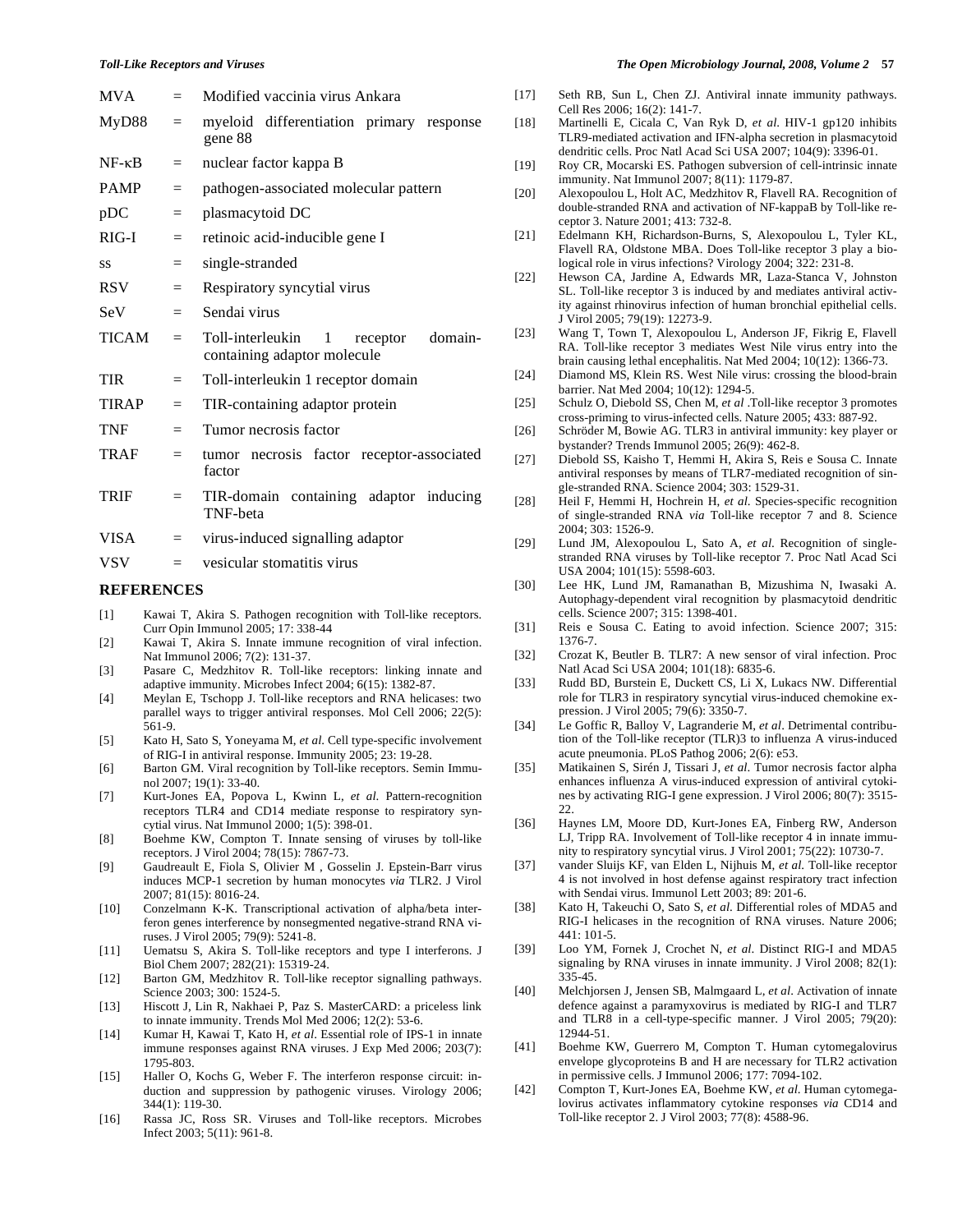- [43] Szomolanyi-Tsuda E, Liang X, Welsh RM, Kurt-Jones EA, Finberg RW. Role for TLR2 in NK cell-mediated control of murine cytomegalovirus *in vivo*. J Virol 2006; 80(9): 4286-91.
- [44] Cook C, Trgovcich J, Zimmerman PD, Zhang Y, Sedmak DD. Lipopolysaccharide, Tumor Necrosis Factor Alpha, or Interleukin- $1\beta$  triggers reactivation of latent cytomegalovirus in immunocompetent mice. J Virol 2006; 80(18): 9151-8.
- [45] Tabeta K, Georgel P, Janssen E, *et al*. Toll-like receptors 9 and 3 as essential components of innate immune defense against mouse cytomegalovirus infection. Proc Natl Acad Sci USA 2004; 101(10): 3516-21.
- [46] Lore K, Betts MR, Brenchley JM, *et al*. Toll-like receptor ligands modulate dendritic cells to augment cytomegalovirus- and HIV-1 specific T cell responses. J Immunol 2003; 171(8): 4320-8.
- [47] Aravalli RN, Hu S, Rowen TN, Gekker G, Lokensgard JR. Differential apoptotic signaling in primary glial cells infected with herpes simplex virus 1. J Neurovirol 2006; 12(6): 501-10.
- [48] Wang JP, Kurt-Jones EA, Shin OS, Manchak MD, Levin MJ, Finberg RW. Varicella-zoster virus activates inflammatory cytokines in human monocytes and macrophages *via* Toll-like receptor 2. J Virol 2005; 79(20): 12658-66.
- [49] Aravalli RN, Hu S, Lokensgard JR. Toll-like receptor 2 signaling is a mediator of apoptosis in herpes simplex virus-infected microglia. J Neuroinflamm 2007; 4: 11.
- [50] Kurt-Jones EA, Chan M, Zhou S, *et al*. Herpes simplex virus 1 interaction with Toll-like receptor 2 contributes to lethal encephalitis. Proc Natl Acad Sci USA 2004; 101(5): 1315-20.
- [51] Mansur DS, Kroon EG, Nogueira ML, *et al* . Lethal encephalitis in myeloid differentiation factor 88-deficient mice infected with herpes simplex virus type 1. Am J Pathol 2005; 166(5): 1419-26.
- [52] Prehaud C, Megret F, Lafage M, Lafon M. Virus infection switches TLR3-positive human neurons to become strong producers of beta interferon. J Virol 2005; 79(20): 12893-904.
- [53] Li H, Zhang J, Kumar A, Zheng M, Atherton SS, Yu FS. Herpes simplex virus 1 infection induces the expression of proinflammatory cytokines, interferons and TLR7 in human corneal epithelial cells. Immunology 2006; 117(2): 167-76.
- [54] Lund J, Sato A, Akira S, Medzhitov R, Iwasaki A. Toll-like receptor 9-mediated recognition of Herpes simplex virus-2 by plasmacytoid dendritic cells. J Exp Med 2003; 198(3): 513-20.
- [55] Ashkar AA, Bauer S, Mitchell WJ, Vieira J, Rosenthal KL. Local delivery of CpG oligodeoxynucleotides induces rapid changes in the genital mucosa and inhibits replication, but not entry, of herpes simplex virus type 2. J Virol 2003; 77(16): 8948-56.
- [56] Herbst-Kralovetz MM, Pyles RB. Quantification of poly(I: C) mediated protection against genital herpes simplex virus type 2 infection. J Virol 2006; 80(20): 9988-97.
- [57] Gill N, Deacon PM, Lichty B, Mossman KL, Ashkar AA. Induction of innate immunity against herpes simplex virus type 2 infection *via* local delivery of Toll-like receptor ligands correlates with beta interferon production. J Virol 2006; 80(20): 9943-50.
- [58] Zhao X, Deak, E, Sonderberg K, *et al*. Vaginal submucosal dendritic cells, but not Langerhans cells, induce protective Th1 responses to herpes simplex virus-2. J Exp Med 2003; 197(2): 153- 62.
- [59] Sato A, Iwasaki A. Induction of antiviral immunity requires Tolllike receptor signaling in both stromal and dendritic cell compartments. Proc Natl Acad Sci USA 2004; 101(46): 16274-9.
- [60] Nociari M, Ocheretina O, Schoggins JW, Falck-Pedersen E. Sensing infection by adenovirus: Toll-like receptor-independent viral DNA recognition signals activation of the interferon regulatory factor 3 master regulator. J Virol 2007; 81(8): 4145-57.
- [61] Zhu J, Huang X, Yang Y. Innate immune response to adenoviral vectors is mediated by both Toll-like receptor-dependent and – independent pathways. J Virol 2007; 81(7): 3170-80.
- [62] Hartman ZC, Kiang A, Everett RS, *et al*. Adenovirus infection triggers a rapid, MyD88-regulated transcriptome response critical to acute-phase and adaptive immune responses *in vivo*. J Virol 2007; 81(4): 1796-812.
- [63] Iacobelli-Martinez M, Nemerow GR. Preferential activation of Toll-like receptor nine by CD46-utilizing adenoviruses. J Virol 2007; 81(3): 1305-12.
- [64] Dell G, Gaston K. Contributions in the domain of cancer research: Review. Human papillomaviruses and their role in cervical cancer. Cell Mol Life Sci 2001; 58: 1923-42.
- [65] Yang R, Wheeler C, Chen X, *et al*. Papillomavirus capsid mutation to escape dendritic cell-dependent innate immunity in cervical cancer. J Virol 2005; 79(11): 6741-50.
- [66] Yang R, Murillo FM, Cui H, *et al*. Papillomavirus-like particles stimulate murine bone marrow-derived dendritic cells to produce alpha interferon and Th1 immune responses *via* MyD88. J Virol 2004; 78(20): 11152-60.
- [67] Averett DR, Fletcher SP, Li W, Webber SE, Appleman JR. The pharmacology of endosomal TLR agonists in viral disease. Biochem Soc Trans 2007; 35(Pt 6): 1468-72.
- [68] Zhu J, Martinez J, Huang X, Yang Y. Innate immunity against vaccinia virus is mediated by TLR2 and requires TLR-independent production of IFN-beta. Blood 2007; 109(2): 619-25.
- [69] Yang Y, Huang CT, Huang X, Pardoll DM. Persistent Toll-like receptor signals are required for reversal of regulatory T cellmediated CD8 tolerance. Nat Immunol 2004; 5(5): 508-15.
- [70] Guerra S, Najera JL, Gonzalez JM, *et al* .Distinct gene expression profiling after infection of immature human monocyte-derived dendritic cells by the attenuated poxvirus vectors MVA and NYVAC. J Virol 2007; 81(16): 8707-21.
- [71] Martin HJ, Lee JM, Walls D, Hayward SD. Manipulation of the Toll-like receptor 7 signaling pathway by Epstein-Barr virus. J Virol 2007; 81(18): 9748-58.
- [72] Beignon AS, McKenna K, Skoberne M, *et al*. Endocytosis of HIV-1 activates plasmacytoid dendritic cells *via* Toll-like receptor-viral RNA interactions. J Clin Invest 2005; 115(11): 3265-75.
- [73] Alter G, Suskovich TJ, Teigen N, *et al* .Single-stranded RNA derived from HIV-1 serves as a potent activator of NK cells. J Immunol 2007; 178(12): 7658-66.
- [74] Mizobe T, Tsukada J, Higashi T, *et al*. Constitutive association of MyD88 to IRAK in HTLV-I-transformed T cells. Exp Hematol 2007; 35(12): 1812-22.
- [75] Datta A, Sinha-Datta U, Dhillon NK, Buch S, Nicot C. The HTLV-I p30 interferes with TLR4 signaling and modulates the release of pro- and anti-inflammatory cytokines from human macrophages. J Biol Chem 2006; 281(33): 23414-24.
- [76] Burzyn D, Rassa JC, Kim D, Nepomnaschy I, Ross SR, Piazzon I. Toll-like receptor 4-dependent activation of dendritic cells by a retrovirus. J Virol 2004; 78(2): 576-84.
- [77] Dolganiuc A, Garcia C, Kodys K, Szabo G. Distinct Toll-like receptor expression in monocytes and T cells in chronic HCV infection. World J Gastroenterol 2006; 12(8): 1198-204.
- [78] Sato K, Ishikawa T, Okumura A, *et al* . Expression of Toll-like receptors in chronic hepatitis C virus infection. Gastroenterol Hepatol 2007; 22(10): 1627-32.
- [79] Mazzoni A, Segal DM. Controlling the Toll road to dendritic cell polarization. J Leukoc Biol 2004;75(5): 721-30.
- [80] Yakushijin T, Kanto T, Inoue M, *et al* .Reduced expression and functional impairment of Toll-like receptor 2 on dendritic cells in chronic hepatitis C virus infection. Hepatol Res 2006; 34(3): 156- 62.
- [81] Agauguè S, Perrin- Cocon L, André P, Lotteau V. Hepatitis C lipoviro-particle from chronically infected patients interferes with TLR4 signaling in dendritic cell. PLoS One 2007; 2(3): e330.
- [82] Yonkers NL, Rodriguez B, Milkovich KA, *et al*. TLR liganddependent activation of naïve CD4 T cells by plasmacytoid dendritic cells is impaired in hepatitis C virus indection. J Immunol 2007; 187(7): 4436-44.
- [83] Kanto T, Hayashi N. Innate immunity in hepatitis C virus infection: Interplay among dendritic cells, natural killer cells and natural killer T cells. Hepatol Res 2007; Suppl.3: S319-26.
- [84] Waggoner SN, Cruise MW, Rachel Kassel R, Hahn YS. gC1q receptor ligation selectively down-regulates human IL-12 production through activation of the phosphoinositide 3-kinase pathway. J Immunol 2005; 175: 4706-14.
- [85] Chang S, Dolganiuc A, Szabo G. Toll-like receptors 1 and 6 are involved in TLR2-mediated macrophage activation by hepatitis C virus core and NS3 proteins. J Leukoc Biol 2007; 82(3): 479-87.
- [86] Wisniewska-Ligier M, Wozniakowska-Gesicka T, Glowacka E, Lewkowicz P, Banasik M, Tchorzewski H. Involvement of innate immunity in the pathogenesis of chronic hepatitis C in children. Scand Immunol 2006; 64(4): 425-32.
- [87] Abe T, Kaname Y, Hamamoto I, *et al*. Hepatitis C virus nonstructural protein 5A modulates the toll-like receptor MyD88-dependent signaling pathway in macrophage cell lines. J Virol 2007; 81(17): 8953-66.